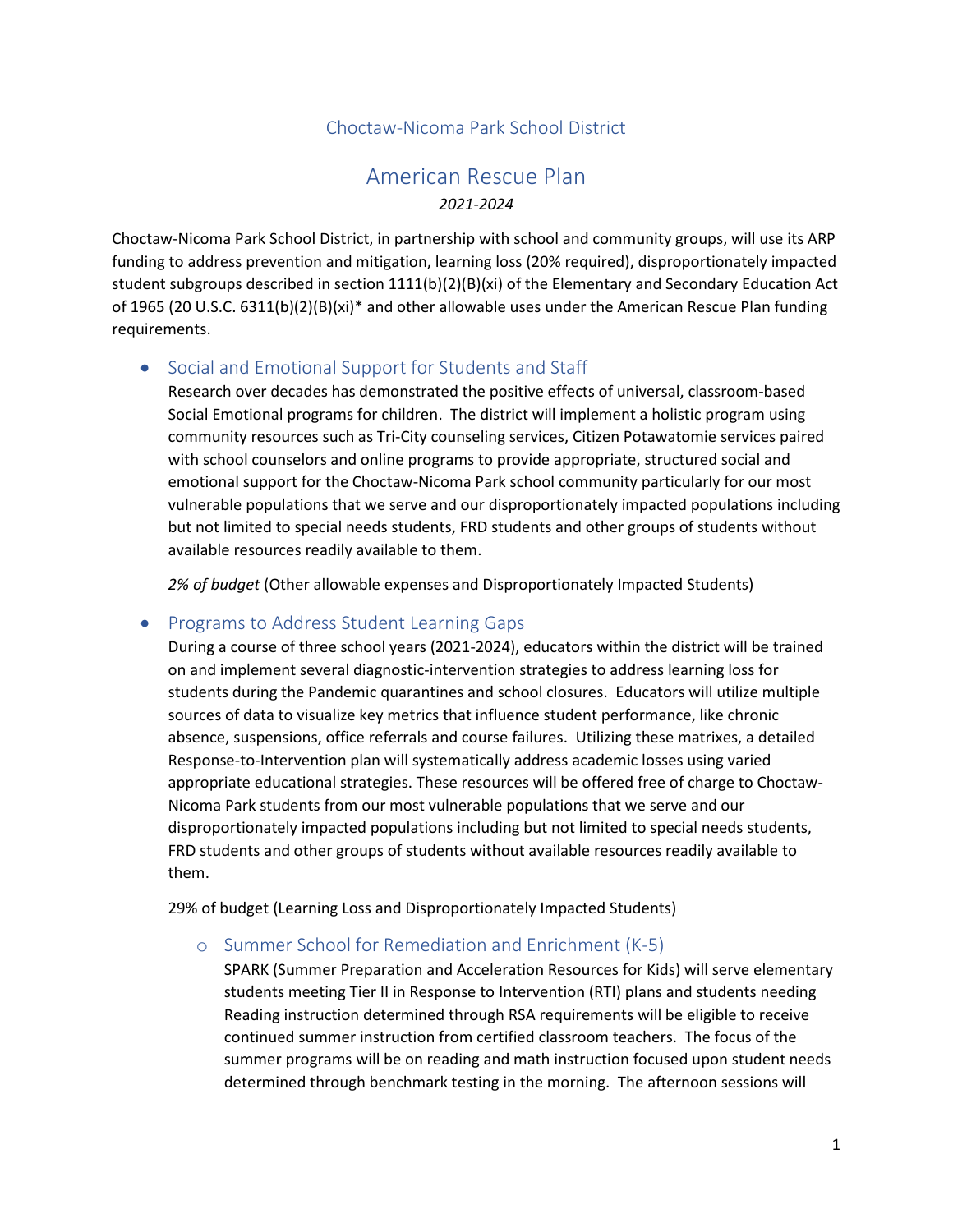transition to hands-on STEM activities using research-backed programming emphasizing problem solving and collaboration.

#### o Summer School for Middle School Course Recovery

Students in grades 6-8 who require course recovery opportunities will be eligible to attend summer programs in their particular areas of need as required to promote.

#### o Summer School Middle School Enrichment

Students in grades 6-8 will have the opportunity to participate in half-day, hands-on STEM focused activities.

#### o Summer School for High School Credit Recovery

Students in grades 9-12 who require credit recovery opportunities will be eligible to attend summer programs in their particular areas of need as required to graduate.

#### o ACT Enrichment Activities (9-12)

ACT and Pre-ACT programs will be offered to high school students both during the summer and throughout the school year.

#### o Extended School Day (K-5)

Elementary students (K-5) with skill-based learning gaps identified through RTI (Response to Intervention) and benchmark testing will receive extended instruction by certified teachers in the areas of reading and math after the traditional school day has ended. The instruction will be shaped through PLCs (Personal Learning Communities) focused upon the student's individual needs. The service will be offered to any students identified through benchmark testing, school counselors, or classroom teachers needing assistance for academic learning loss attributed to coronavirus either from personal experience or distance learning during school or class quarantining. Particular focus will be given to student subgroups as identified in the District's Comprehensive Academic Plan.

## o After-School Tutoring (6-12)

Secondary students (6-12) will receive after-school tutoring services using certified teachers in the four curriculum areas (ELA, Math, Social Studies, and Science). The service will be offered to any students identified through benchmark testing, school counselors, or classroom teachers needing assistance for academic learning loss attributed to coronavirus either from personal experience or distance learning during school or class quarantining. Particular focus will be given to student subgroups as identified in the District's Comprehensive Academic Plan. In addition, ACT and Pre-ACT programs will be offered to high school students (9-12) in order to provide enrichment opportunities.

### o Intervention Program (6-8)

Students in grades 6-8 who are at-risk as identified through behavior, attendance and grades matrixes will have the opportunity to participate in an alternative intervention program during the regular school day.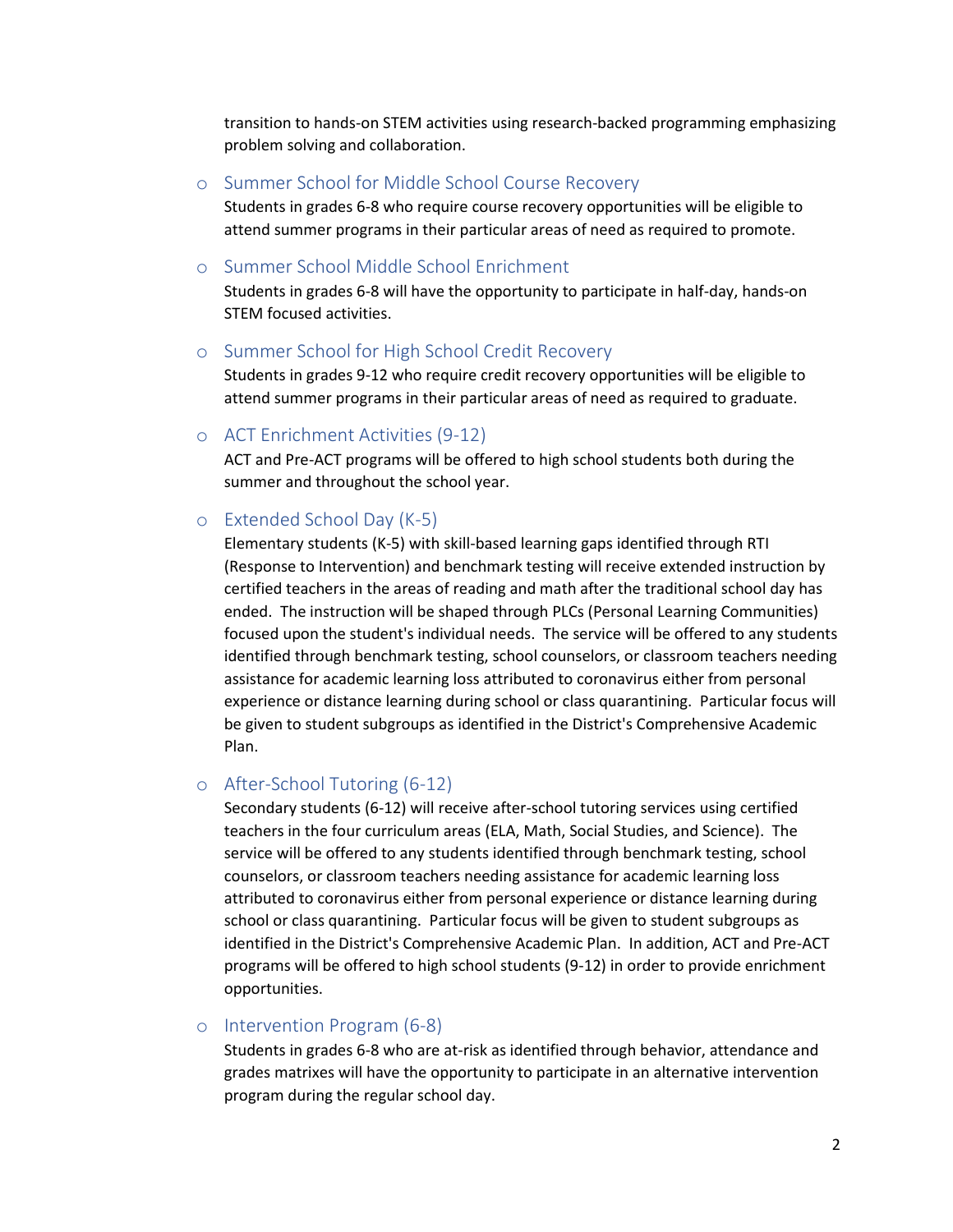## • 1 to 1 Device Initiative for Students

Allowing students with limited financial means the access to checkout a Chromebook ensures a seamless transition from in-person to distance learning as needed in the event of medical needs including homebased learning or during inclement weather so that instruction is never neglected. Chromebooks allow our district to purchase district management software used to "push out" educational applications, provide monitoring and filter content. Touchscreen Chromebooks are recommended for our early education classrooms and some special education classrooms. Regular Chromebooks are recommended for grades 3-12 throughout the district. A number of Chromebooks were already purchased by sites and by the district using CARES money and ACE Remediation money. No site would be penalized. Sites which already have 1:1 devices could replace equipment. Other sites would have a significant number of Chromebooks added to their sites. Choctaw-Nicoma Park Schools currently has 3,543 devices "managed" through our software that were school purchased. In addition to those devices, several hundred more were purchased by parents who requested that we manage their Chromebooks. Chromebooks will be purchased for each site using ARP money to create a 1:1 ratio of devices to children within our district. These resources will be offered free of charge to Choctaw-Nicoma Park students from our most vulnerable populations that we serve and our disproportionately impacted populations including but not limited to special needs students, FRD students and other groups of students without available resources readily available to them.

*32% of budget* (Learning Loss and Disproportionately Impacted Students)

## • Instructional Delivery Systems and Teacher Technology

When computers were purchased by the district, Smartboards were also purchased. Now our units are aging out and need replacing. As with computers, Smartboards have updated. When originally purchased, these units required projection equipment and incurred heavy installation costs. In addition, software licensing has become problematic. Many of the units currently do not have updated or functional software. Smart Panels will replace Smartboards throughout classrooms in our district. These will include a five-year license for Smartboard technology. These units are the size of a large TV (over 75") and have the same capabilities as a Smartboard. However, installation requires no more than that of a large screen television. These units will be used in all classrooms to replace outdated or non-functioning Smartboards. It has been over ten years since any districtwide initiative (at that time a bond issue) was used to purchase teacher computers. Since then, needs have changed drastically in classrooms. Laptops assure that lesson planning, grading, absence planning, can be continued away from the classroom without the need for teachers to purchase their own laptops or work onsite no matter the circumstances. During distance learning both synchronous (live) and asynchronous (classes conducted strictly through a curriculum management system) learning could continue with students. These systems would require a teacher laptop, docking station and new screen.

*32% of budget* (Learning Loss and Disproportionately Impacted Students)

#### • Air Purification and Air Quality at all Sites

Needlepoint Bi-polar Ionization systems will be installed at all nine school sites. The Bi-polar ionization system as evidenced through substantial 3<sup>rd</sup> party testing and certifications it has achieved is effective in reducing transmission of COVID-19.